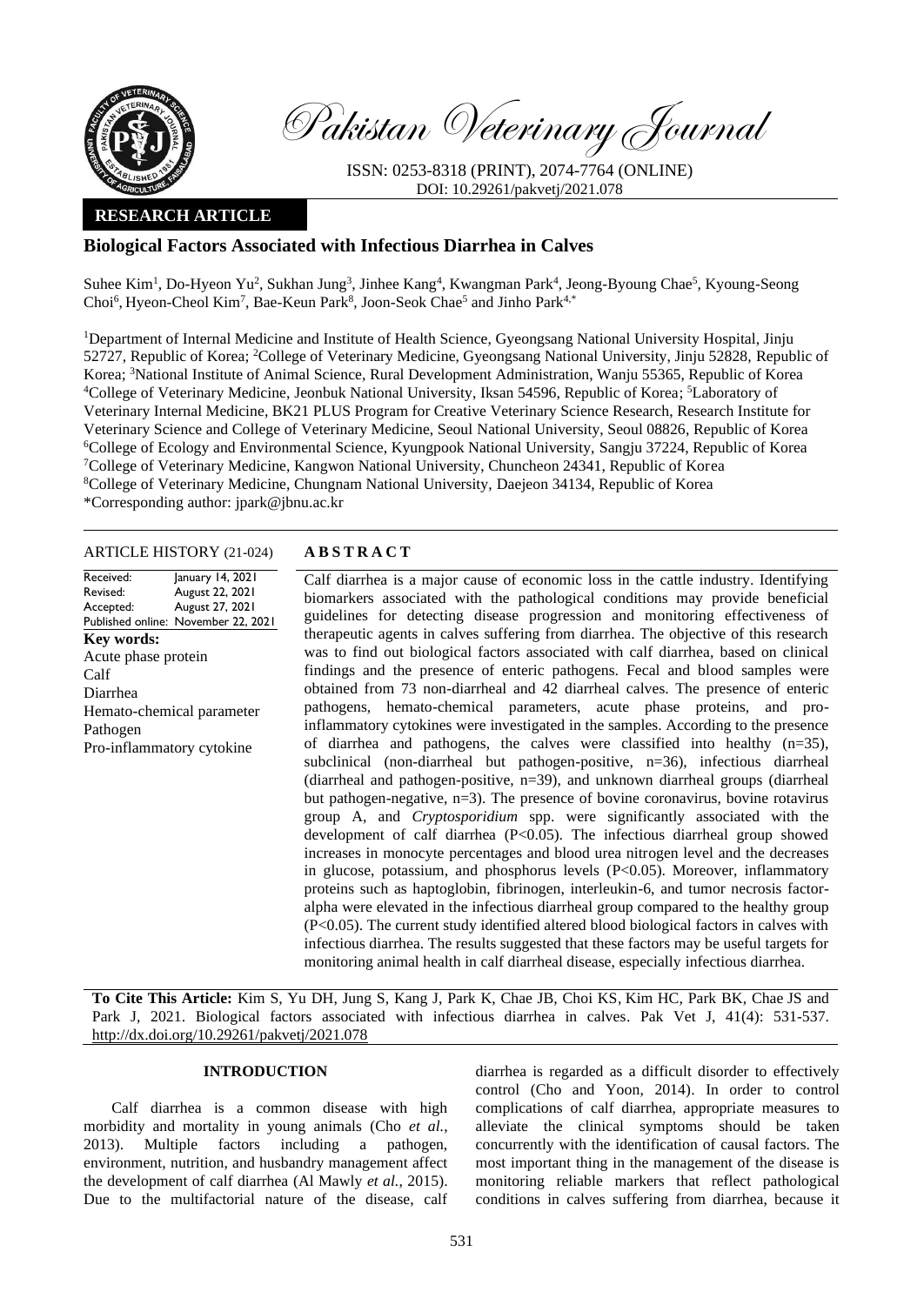takes considerable time to diagnose the cause of diarrhea (Blanchard, 2012; Huang *et al.*, 2020). Therefore, investigating biological alterations associated with calf diarrheal disease would be a key element in predicting disease progression and in treating the disease in a timely manner.

Some of variables including hematological, metabolic and immunological parameters can be used as biomarkers in response to disease (Marcato *et al.*, 2018). Blood hematological and biochemical indicators have been assessed to detect the cellular and metabolic changes in calves with diarrhea (Gultekin *et al.*, 2019). Moreover, several inflammatory proteins have been targeted as a biomarker to determine the prognosis of calf diarrhea (Chae *et al.*, 2019; Beheshtipour and Raeeszadeh, 2020). Specifically, acute phase proteins (APPs) are considered to be quantitative indicators of an innate immune response, which is correlated with the acuteness of infection, inflammation, or tissue injury (Hajimohammadi *et al.*, 2013). Haptoglobin (Hp), serum amyloid A (SAA) and fibrinogen (Fb) have been evaluated as major APPs in various infectious disease (Prohl *et al.*, 2015; Choi *et al.*, 2021), and as predictors of morbidity and mortality in calves (Seppa-Lassila *et al.*, 2015). The production of APPs is believed to be stimulated and regulated by cytokines such as interleukins (ILs), tumor necrosis factor-alpha (TNF- $\alpha$ ), and interferon-gamma (IFN- $\gamma$ ) (Ametaj *et al.*, 2011). A few studies have reported the production of pro-inflammatory cytokines in piglets with intestinal infection (Shi *et al.*, 2019) and neonatal calf diarrhea (Fischer *et al.*, 2016).

Despite efforts to find out diarrhea-related biomarkers, there is still a lack of information regarding the association among diarrhea, etiological factors, and pathophysiological parameters. Additionally, little is known about the inflammatory proteins and proinflammatory cytokines relating to the onset of diarrhea in calves; their changes during calf diarrhea remain to be investigated. Therefore, the aim of this study was to 1) identify potential bovine enteric pathogens related to the development of calf diarrhea, 2) investigate blood biological changes in calves based on diarrheal symptoms and enteric-pathogen infections, and 3) propose useful indicators related to different condition of calf diarrhea. This study would provide integrated information on calf diarrheal disease through the clinicopathological assessment and changes in physiological and immunological indices.

## **MATERIALS AND METHODS**

Sample collection: This study was conducted on nine farms in the Republic of Korea from April to October 2016. A total of 115 fecal and blood samples were collected from Korean Native (Hanwoo) or Holstein calves under the age of five months. The calves were clinically examined for health status and history of disease. Fecal samples were obtained from the rectum of each calf. Calves were divided into two groups according to a fecal consistency (Mcguirk, 2008): normal or semiformed consistency was considered as non-diarrheal  $(n=73)$  while loose or watery feces as diarrheal  $(n=42)$ . The blood samples were collected from the jugular veins.

All procedures were carried out according to ethical guidelines for the use of animal samples, as approved by Jeonbuk National University (Institutional Animal Care and Use Committee [IACUC] Decision No. CBU 2014- 00026).

**Examination for intestinal pathogens:** Fecal samples were examined for enteric-pathogens including bovine coronavirus (BCoV), bovine rotavirus group A (BRV-A), bovine viral diarrhea virus (BVDV), *Cryptosporidium* spp., *Giardia* spp., *Eimeria* spp., *Escherichia coli* (*E. coli*) K99<sup>+</sup> , and *Salmonella* spp. The presence of pathogens was determined using real-time polymerase chain reaction as previously described (Cho *et al.*, 2010) or a Rapid BoviD-5 Ag Test Kit (Bionote Inc., Korea) according to manufacturer's instructions except for the detection of *Eimeria* spp. The detection of *Eimeria* oocysts was done using the Sheather's sugar floatation procedure and microscopic examination (Rhee *et al.*, 1995). Fecal samples in which no pathogens were detected were considered to be pathogen negative. Based on the fecal consistency and pathogen detection, calves were subdivided into four groups healthy (n=35), subclinical (non-diarrheal but pathogen-positive, n=36), infectious diarrheal (diarrheal and pathogen-positive, n=39), and unknown diarrheal groups (diarrheal but pathogen-negative, n=3) to compare changes in hemato-chemical values, APP, and proinflammatory cytokines among groups.

**Hemato-chemical analysis:** Complete blood counts (CBCs) and serum chemistry were measured using a ProCyte Dx hematology analyzer (IDEXX Laboratories, Westbrook, MA, USA) and a Catalyst One<sup>TM</sup> chemistry analyzer (IDEXX Laboratories), respectively. The chemistry profile included total protein, albumin, blood urea nitrogen (BUN), glucose, sodium (Na), potassium (K), chloride (Cl) and phosphorus (P).

**Measurement of acute phase proteins and cytokines:**  Enzyme-linked immunosorbent assay (ELISA) kits for Phase SAA Assay and Phase Hp Assay (Tridelta Development Ltd., Wicklow, Ireland) were used to determine serum SAA and Hp concentrations, respectively. Fb concentrations were calculated by subtracting the serum protein level from the plasma protein level as measured by a Reichert Vet 360 refractometer (Depew, NY, USA). Serum levels of TNF-α and IL-6 were measured with a Bovine TNF-α and IL-6 ELISA kit (R&D systems, Minneapolis, MN, USA).

**Statistical methods:** Statistical analysis was performed using IBM SPSS 23.0 (SPSS, Chicago, IL, USA). Binary logistic regression was applied to predict the odds of association between pathogen-detection and diarrheastatus. The association between the number of detected pathogens and diarrhea was determined using an ordinal regression model. Pearson's chi-square test  $(\chi^2)$  was applied to determine specific pathogens related to the incidence of diarrhea. The odds ratio (OR) at a 95% confidence interval (CI) was calculated to assess the likelihood of association. CBC, serum chemistry, APP, and cytokine levels among groups were compared by either one-way analysis of variance or Kruskal-Wallis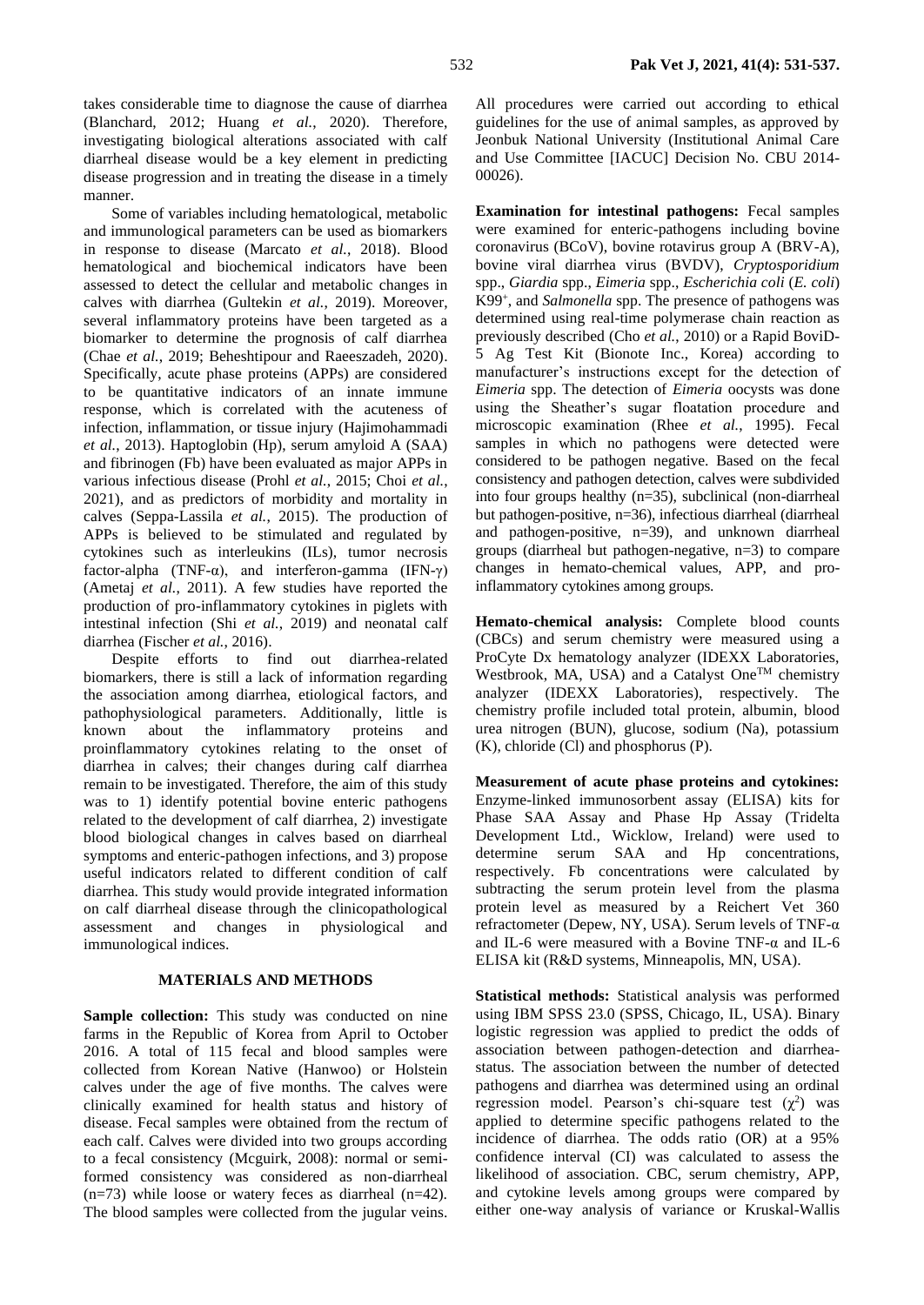test, depending on the distribution of normality. Data were expressed as the mean±standard deviation (SD) and Pvalues <0.05 were considered significant.

#### **RESULTS**

**Enteric pathogens related to calf diarrhea:** Fecal samples were obtained from 115 calves, of which 42 calves (36.5%) were diagnosed with diarrhea (Fig. 1). At least one pathogen was detected in 93% of the fecal samples from diarrheal calves, and in 52% from nondiarrheal calves. The diarrheal calves were 11.97 times more likely to be infected with a pathogen than the nondiarrheal calves (P<0.001, OR=11.97, 95% CI=3.39- 42.25). In addition, multiple pathogens were observed in 55% and 19% of fecal samples from diarrheal calves and non-diarrheal calves, respectively. There was a correlation between the incidence of diarrhea and the increased number of pathogens detected, showing that diarrheal calves were 6.57 times more likely to be infected with more than two pathogens than non-diarrheal calves (P<0.001, OR=6.57, 95% CI=3.00-14.40). Pathogen infections involving multiple pathogens were positively correlated with the incidence of diarrhea.

To determine which pathogens are related to calf diarrhea, the detection frequencies of eight bovine enteric

pathogens were investigated among diarrheal and nondiarrheal calves (Table 1). BCoV, BRV-A, *Cryptosporidium* spp., *Giardia* spp., *Eimeria* spp., and *E. coli* K99<sup>+</sup> were present in 36.5, 8.7, 13.9, 11.3, 35.7 and 4.3% of total fecal samples, respectively. Among them, BCoV was a major enteric pathogen associated with the incidence of diarrhea with strong odds ratio (P=0.000, OR=10.30, 95% CI=4.24-25.01), followed by BRV-A (P=0.02, OR=4.67, 95% CI=1.14-19.15) and *Cryptosporidium* spp. (P=0.02, OR=3.49, 95% CI=1.17- 10.44). *Giardia* spp., *Eimeria* spp., and *E. coli* K99<sup>+</sup> did not show the association with the incidence of diarrhea. No BVDV and *Salmonella* were detected from the samples.

When the comparison of disease incidence was done according to the age of the animals (Fig. 2), in calves over 31 days of age, BCoV was more frequently detected in diarrheal calves than in non-diarrheal calves (P<0.05, OR=4.50, 95% CI=0.62-32.70), while in calves under 30 days of age, BRV-A was the predominant pathogen present in diarrheal calves compared to non-diarrheal calves (P<0.05, OR=8.67, 95% CI=0.87-86.06). Additionally, *Cryptosporidium* spp. and *Eimeria* spp. were associated with diarrhea in animals 31−60 days of age (P<0.005, OR=11.81, 95% CI=2.04-68.55) and 11−30 days of age  $(P<0.05, OR=8.44, 95\% CI=0.82-86.83)$ , respectively.



# **Detected pathogen**

 $\Box$ Negative  $\square$ 1  $\equiv$  2

Fig. I: The prevalence rate of enteric pathogens in the feces of non-diarrheal and diarrheal calves.

**Table 1:** Frequency of detection of each bovine enteric pathogen in the feces of diarrheal and non-diarrheal calves

| Pathogen             | Overall<br>positives (%) | Positives among<br>diarrheal calves (%) | Positives among<br>non-diarrheal calves (%) | P-Value | Odds ratio (95% CI)   |
|----------------------|--------------------------|-----------------------------------------|---------------------------------------------|---------|-----------------------|
| <b>BCoV</b>          | 36.5                     | 69.0 (29/42)                            | 17.8(13/73)                                 | 0.00    | $10.30(4.24 - 25.01)$ |
| BRV-A                | 8.7                      | 16.7(7/42)                              | 4.1 $(3/73)$                                | 0.02    | $4.67$ (1.14–19.15)   |
| Cryptosporidium spp. | 13.9                     | 23.8 (10/42)                            | 8.2(6/73)                                   | 0.02    | $3.49$ (1.17-10.44)   |
| Giardia spp.         | I I.3                    | 16.7(7/42)                              | 8.2(6/73)                                   | 0.17    | $2.23(0.70 - 7.16)$   |
| Eimeria spp.         | 35.7                     | 42.9 (18/42)                            | 31.5(23/73)                                 | 0.22    | $1.63(0.74 - 3.58)$   |
| E. coli $K99^+$      | 4.3                      | 7.1(3/42)                               | 2.7(2/73)                                   | 0.35    | $2.73(0.44 - 17.05)$  |

| Table 2: WBC and RBC profiles among calf groups categorized by diarrhea and detected pathogen |                     |                 |                 |                    |                 |                 |  |  |
|-----------------------------------------------------------------------------------------------|---------------------|-----------------|-----------------|--------------------|-----------------|-----------------|--|--|
| Group                                                                                         | $WBC (K/\mu L)$     | <b>NEU (%)</b>  | $LYM$ $(\%)$    | <b>MON (%)</b>     | EOS $(\%)$      | <b>BAS</b> (%)  |  |  |
|                                                                                               | $4.0 - 12.0$        | $15.0 - 47.0$   | 45.0-75.0       | $0.0 - 11.0$       | $0.0 - 20.0$    | $0.0 - 3.5$     |  |  |
| $H(n=35)$                                                                                     | $10.2 \pm 3.4$      | 34.9±12.7       | $52.8 \pm 11.1$ | $10.7 + 5.0$       | $1.4 \pm 2.0$   | $0.1 \pm 0.2$   |  |  |
| $S(n=36)$                                                                                     | $10.3 \pm 3.5$      | $36.1 \pm 11.1$ | $51.5 \pm 11.6$ | $11.2 \pm 3.7$     | $0.9 \pm 1.5$   | $0.3 \pm 0.5$   |  |  |
| $ID (n=39)$                                                                                   | $10.9 \pm 3.5$      | $28.1 \pm 15.5$ | $51.5 \pm 14.0$ | $19.5 \pm 12.0$ ** | $0.7 \pm 1.8$   | $0.1 \pm 0.2$   |  |  |
| $UD(n=3)$                                                                                     | $9.1 \pm 5.3$       | $44.3 \pm 24.5$ | $46.8 \pm 17.2$ | $7.4 \pm 6.7$      | $0.6 \pm 0.4$   | $0.0 \pm 0.1$   |  |  |
| Group                                                                                         | $RBC$ ( $M/\mu L$ ) | $Hb$ ( $g/dL$ ) | HCT(%)          | MCV (fL)           | MCH(pg)         | MCHC $(g/dL)$   |  |  |
|                                                                                               | $5.0 - 10.0$        | $8.0 - 15.0$    | 24.0-46.0       | 40.0-60.0          | $11.1 - 17.0$   | 28.2-36.0       |  |  |
| $H(n=35)$                                                                                     | $10.3 \pm 2.4$      | $10.2 \pm 2.3$  | $32.5 \pm 7.5$  | $32.3 \pm 6.5$     | $10.2 \pm 3.2$  | $31.8 \pm 10.2$ |  |  |
| $S(n=36)$                                                                                     | $10.8 \pm 1.5$      | $11.1 \pm 2.7$  | $34.7 \pm 8.1$  | $32.3 \pm 6.1$     | $10.3 \pm 2.2$  | $31.9 \pm 3.7$  |  |  |
| $ID (n=39)$                                                                                   | $9.9 \pm 2.2$       | $10.6 \pm 2.7$  | $32.4 \pm 7.7$  | $34.1 \pm 7.5$     | $11.0 \pm 2.5*$ | $32.7 + 4.0*$   |  |  |
| $UD(n=3)$                                                                                     | $8.4 \pm 1.6$       | $7.9 \pm 2.2$   | $24.0 \pm 3.1$  | $29.4 \pm 6.3$     | $9.8 \pm 3.5$   | $32.5 \pm 5.7$  |  |  |

H: Healthy (non-diarrheal and pathogen-negative), S: Subclinical (non-diarrheal, but pathogen-positive), ID: Infectious diarrheal (diarrheal and pathogen-positive), UD: Unknown diarrheal (diarrheal, but pathogen-negative), WBC: White blood cell, NEU: Neutrophil, LYM: Lymphocyte, MON: Monocyte, EOS: Eosinophil, BAS: Basophil, RBC: Red blood cell, Hb: Hemoglobin, HCT: Hematocrit, MCV: Mean cell volume, MCH: Mean cell hemoglobin, MCHC: Mean cell hemoglobin concentration. Mean±SD, \*P<0.05 and \*\*P<0.01 vs. Healthy.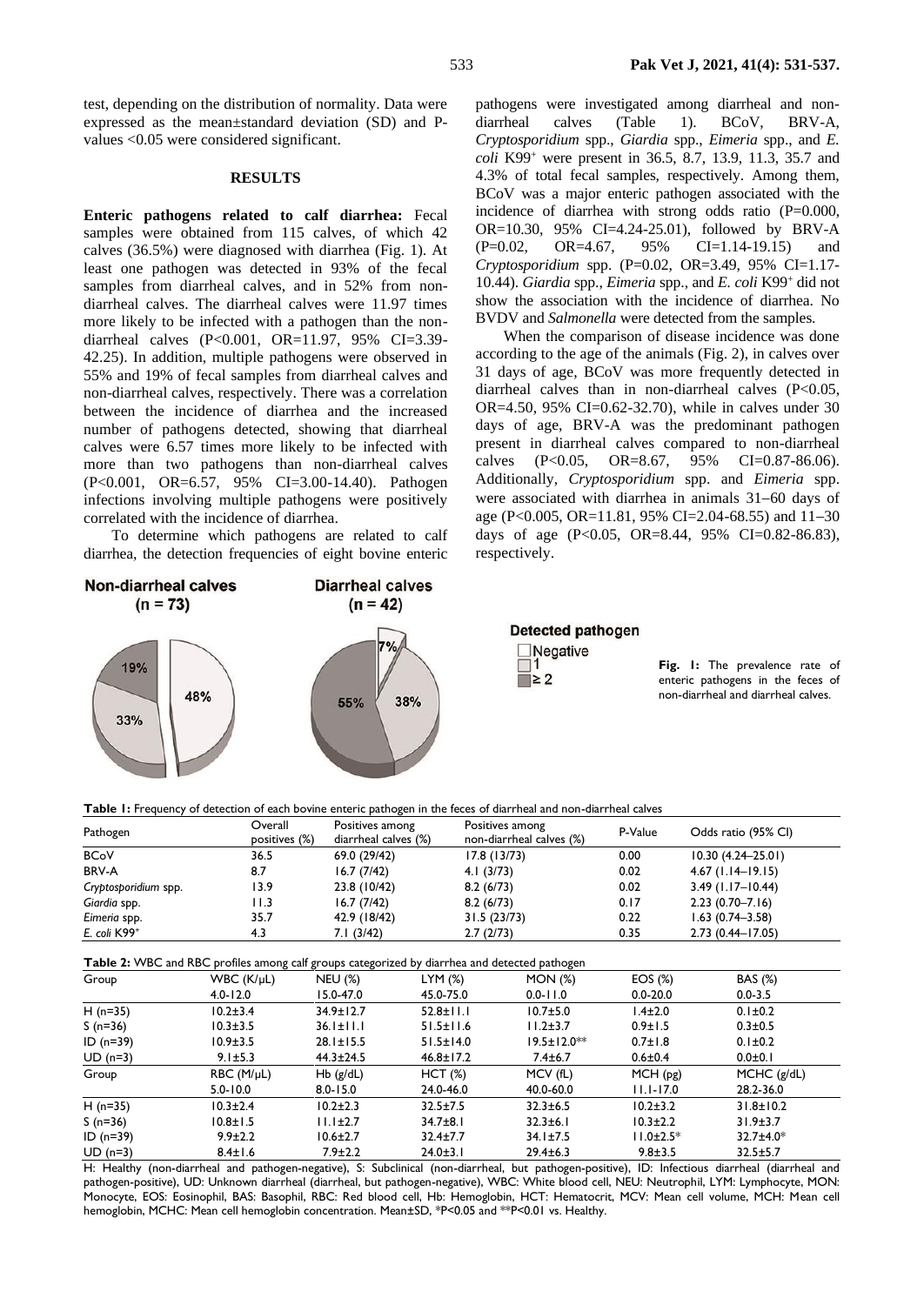Non-diarrheal **Diarrheal** calves calves Ages (Days) **BCoV**  $\Box$ 1-10 (n = 15) | 1-10 (n = 15)<br>| 11-30 (n = 33)<br>| 31-60 (n = 44)<br>| > 60 (n = 23) BRV-A Cryptosporidium spp Giardia spp Eimeria spp E. coli K99+ 10080604020020406080100 The detection frequency for each pathogen, %

Fig. 2: Age-wise occurrence of enteric pathogens in diarrheal and nondiarrheal calves. \*P<0.05 and \*\*P<0.01 vs. Non-diarrheal calves.

**Changes in hemato-chemical parameters relative to different diarrheal conditions:** Based on the analyses for the presence of diarrhea and pathogens, the 115 calves

were divided into four groups: the healthy group (nondiarrheal and pathogen negative), which was used as a control group; the subclinical group (non-diarrheal but pathogen positive); the infectious diarrheal group (diarrheal and pathogen positive); and the unknown diarrheal group (diarrheal, but pathogen negative). CBC and serum chemistry results were compared among the four groups.

There was no significant difference in total white blood cell (WBC) counts between groups, but the increased proportion of monocytes was observed in the infectious diarrheal group compared to the healthy group (P<0.01; Table 2). When the chemistry profile of each group was compared, there were no significant differences in the levels of total protein, albumin, Na, and Cl between groups. (Fig. 3). However, the infectious diarrheal group showed significantly higher level of BUN and lower levels of glucose, K, and P than the healthy group (P<0.05; Fig. 3). The results revealed that the monocyte, BUN, glucose, K, and P were physiological factors that can be perturbed in calves with infectious diarrheal condition.



**Fig. 3:** Comparison of serum biochemical parameters among different diarrheal conditions. H: Healthy, S: Subclinical, ID: Infectious diarrheal, UD: Unknown diarrheal groups, BUN: Blood urea nitrogen, Na: Sodium, K: Potassium, Cl: Chloride, P: Phosphorus. \*P<0.05 and \*\*P<0.01 vs. Healthy.



**Fig. 4:** Acute phase protein (APP) concentrations and cytokine levels among different diarrheal conditions. A) The concentrations of APP and fibrinogen (Fb). B) The concentrations of interleukin-6 (IL-6) and tumor necrosis factor-alpha (TNF-α). C) Detection frequency of IL-6 and TNF-α. The concentrations of haptoglobin (Hb), Fb, IL-6, and TNF-α were elevated in infectious diarrheal (ID) group. H: Healthy, S: Subclinical, UD: Unknown diarrheal groups, serum amyloid A (SAA). \*P<0.05 and \*\*P<0.01 vs. Healthy.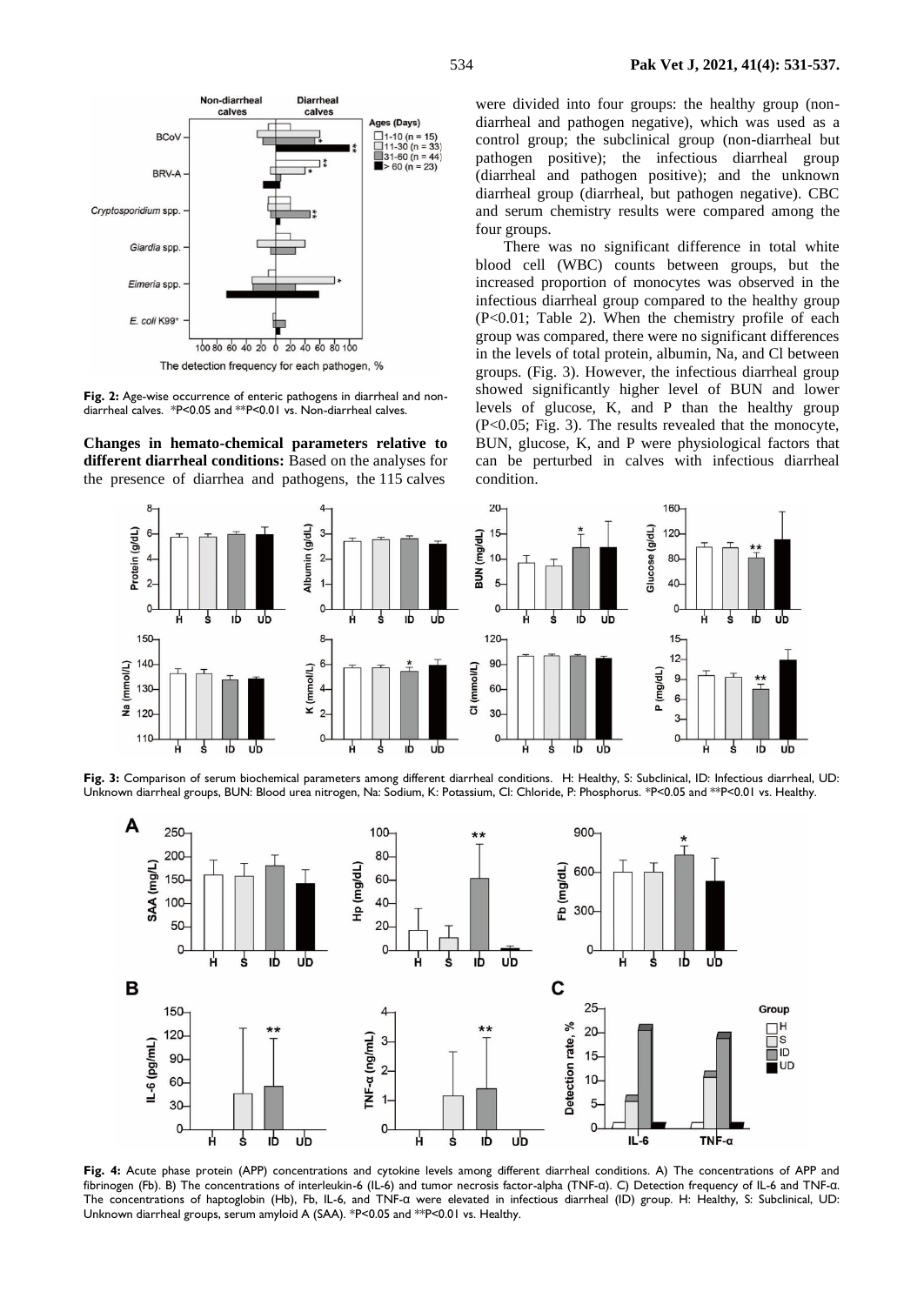**Immunological responses in different diarrheal conditions:** Serum concentrations of Hp and Fb were elevated in the infectious diarrheal group (P<0.05), while SAA level showed no significant difference among the groups (Fig. 4A). IL-6 and TNF- $\alpha$  concentrations were also elevated in the infectious diarrheal group compared to the healthy group  $(P<0.01; Fig. 4B)$ .

IL-6 and TNF-α were found to be released under conditions of calves being infected with enteric pathogens (Fig. 4C). No IL-6 or TNF- $\alpha$  were detected in any of the healthy and the unknown diarrheal calves negative for the eight pathogens investigated in this study. Detection of these cytokines was only observed in the subclinical and the infectious diarrheal calves positive for at least one pathogen. Specifically, IL-6 was observed in 5.7% of the subclinical group and 20.5% of the infectious diarrheal group. TNF- $\alpha$  was observed in 10.7% of the subclinical group and 18.8% of the infectious diarrheal group. This finding indicated that inflammatory factors such as Hp, Fb, IL-6, and TNF- $\alpha$  were positively associated with diarrheal condition accompanied by enteric pathogen infection in calves.

#### **DISCUSSION**

This is one of the few studies that explore pathological disturbances and propose potential biomarkers associated with calf diarrhea. Our findings provide fundamental information for useful biological indicators in assessing diarrheal status. Notably, this study identified distinct biological factors in diarrheal conditions with infectious agents. More than 90% of the diarrheal calves in our study were positive for enteric pathogens, indicating that infection was a major cause of calf diarrhea, as reported in the previous paper (Cho *et al.*, 2013). Therefore, studying the specific biological changes that occur in infectious diarrhea will provide important clues for understanding and treating the pathological condition of calf diarrhea.

Various enteric pathogens can be detected both in diarrheal and non-diarrheal calves, demonstrating a common frequency, even in the non-diarrheal samples (Seppa-Lassila *et al.*, 2015). The current study also showed that more than half (53%) of the fecal samples from non-diarrheal calves were positive for pathogens, although the pathogens were detected at a lower frequency in the feces of non-diarrheal calves than in the feces of diarrheal calves. The presence of pathogen itself may not correlate with the etiology of diarrhea (Seppa-Lassila *et al.*, 2015). The quantity of fecal shedding of the pathogens may play an important role in the development of diarrhea, as well as the frequency of detection of the pathogens (Cho *et al.*, 2013). A quantitative investigation would be useful for determining the clinical significance of pathogens. In addition, the pathogenic species or type of each pathogen should also be identified in future studies.

Consistent with our findings, BCoV, BRV-A, and *Cryptosporidium* spp. have been considered enteropathogens associated with calf diarrhea (Boileau and Kapil, 2010; Cho *et al.*, 2013). The parasite *Eimeria* spp. has been reported to be the relevant cause of calf diarrhea (Tamrat *et al.*, 2020), which begins to excrete oocyst in calves around 3 weeks of age (Svensson, 1993). In agreement with the previous reports, the present investigation revealed that *Eimeria* spp. was closely associated with diarrhea at specific ages of calves, showing a significantly higher frequency of infection in diarrheal calves than non-diarrheal calves at 11-30 days of age.

Only three of total 115 calves showed diarrhea negative for pathogens. Non-infectious factors such as weather, or poor hygiene, nutrition or, animal care may have contributed to the development of calf diarrhea in these animals. However, the possibility of other pathogens that we did not test for this study remains to be further studied, which may include unrecognized or newly emerging agents involved in calf diarrhea.

Azotemia may occur during endogenous protein catabolism, probably due to tissue damage, intestinal hemorrhage, or dehydration (Steiger Burgos *et al.*, 2001). Others have shown that hematocrit, total protein, and BUN were prognostic factor associated with survival of calves with diarrhea (Seifi *et al.*, 2006). Elevated BUN levels were also reported previously in calves experimentally infected with a high dose of *E. zuernii* oocysts (Bangoura *et al.*, 2007). Hypoglycemia was found to be associated to septic neonatal calf diarrhea (Trefz *et al.*, 2016). In current study, increased BUN and decreased glucose concentrations were only observed in infectious diarrheal calves. BUN and glucose may be useful biochemical indicators reflecting metabolic alterations in clinical diarrhea with enteric pathogens. However, BUN and glucose concentrations may be easily affected by environmental factors or disease duration (Marcato *et al.*, 2018). Careful caution is required to determine the BUN and glucose as biomarkers of calf diarrhea. Additional research on them should be conducted under several conditions of infectious diarrhea (*e.g.* acute, chronic, recovery, or poor prognostic stages).

In general, diarrhea leads to an electrolyte imbalance and dehydration that is attributed to an elevated fecal-loss of electrolytes and increased intestinal-loss of water and nutrients (Bangoura and Daugschies, 2007). Typically, hyponatremia and hypo- or hyperkalemia occur in diarrheal calves based on the chronic or acute stage of the condition (Sayers *et al.*, 2016). Potassium is lost in feces and urine during diarrhea but it is also elevated due to K shifts from the intracellular fluid into extracellular fluid in response to metabolic acidosis (Seifi *et al.*, 2006). In the current study, no distinct imbalance following the development of diarrhea could be detected for Na or Cl concentrations among the groups, while decreases in K and P concentrations were seen in the infectious diarrheal group compared to the other groups. As far as we know, there is no report of P concentration in diarrheal calves, but the decrease in P concentration seems to be due to malabsorption or the loss of nutrients via the inflamed intestine induced by the infectious agents (Moe, 2008). Distinct change in P level appear to be one available biomarker for monitoring the recovery status of infectious diarrheal calves.

SAA and Hp, two major serum APPs in bovine, have been used to evaluate inflammatory conditions in cattle (Balikci and Al, 2014). In particular, Hp has been shown to have a higher sensitivity in detecting disease due to its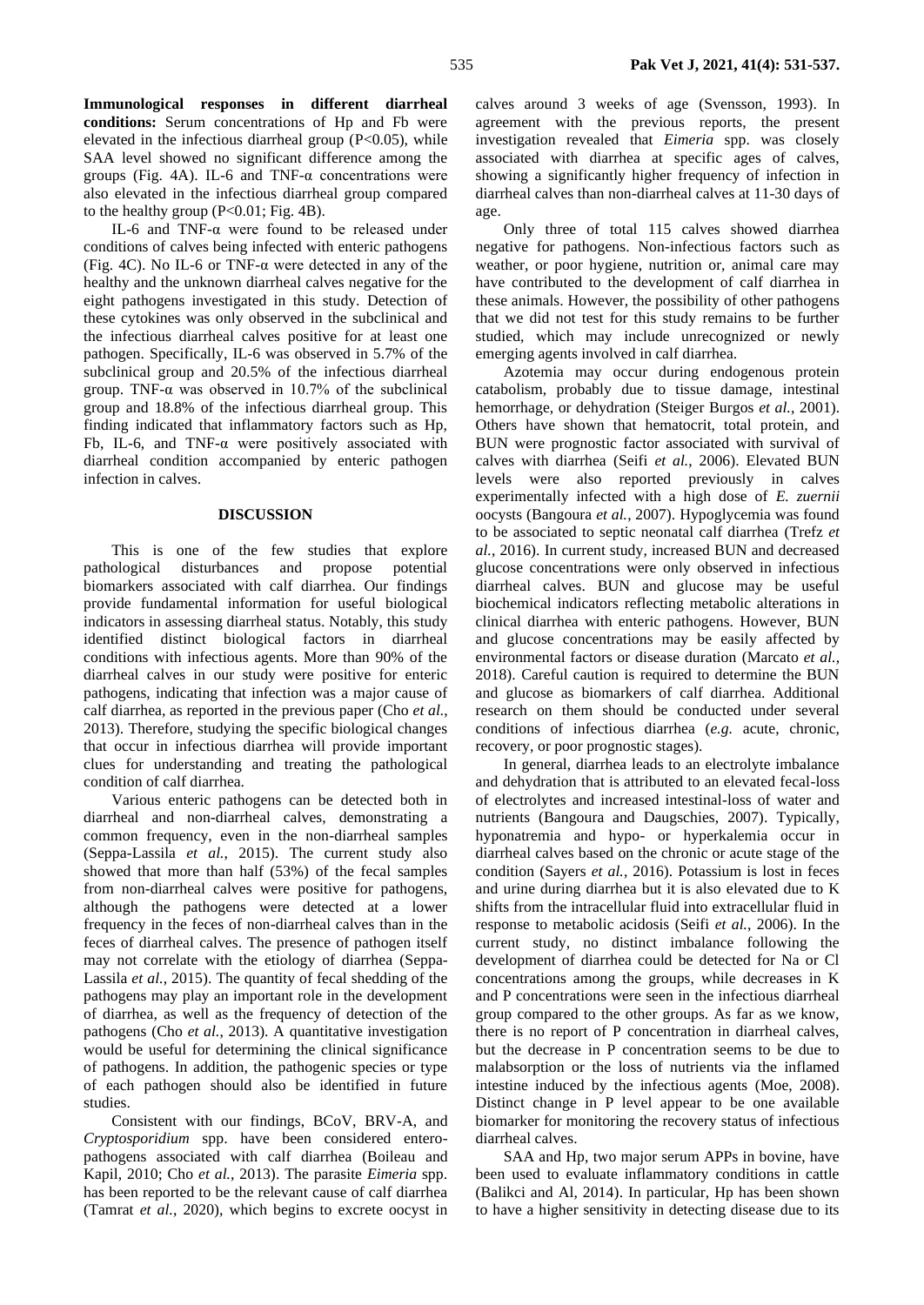pronounced and prolonged response to infection (Angen *et al.*, 2009). Hp can be a useful indicator of bovine bacterial infections (Eckersall and Bell, 2010) or may be a potential disease prognostic factor (Choi *et al.*, 2021). In current study, serum Hp was also sensitive APP in detecting calf diarrheal disease caused by bovine enteric pathogens. The Hp concentration of the infectious diarrheal calves (61.5 mg/dL) was significantly higher than those of the healthy (17.1 mg/dL), the subclinical (10.9 mg/dL), and the unknown diarrhea (18.3 mg/dL) calves. This study suggests that serum Hp may be a better biomarker for infectious diarrhea in calves than other APPs. Along with these findings, further studies are needed to determine a value of APPs in predicting morbidity and mortality in calf diarrhea.

It was difficult to conclusively determine any association between enteric pathogens and cytokine production due to the low sensitivity of cytokine detection and the limited sample size of the unknown (noninfectious) diarrhea group in this study. A previous report described that IL-6 concentration was higher in nonrecovered calves with diarrhea than recovered calves (Fischer *et al.*, 2016). Cytokine values may depend on the recovery time after the onset of diarrhea. Low levels of pro-inflammatory cytokines may be associated with the recovery process from diarrhea. Pro-inflammatory cytokines such as IL-1 $\beta$  and TNF- $\alpha$  have also been reported to significantly increase in neonatal calf diarrhea (Beheshtipour and Raeeszadeh, 2020). The study suggested pro-inflammatory cytokines as a marker for recognizing the immune response of neonatal calf diarrhea. In the current study, elevated TNF-α and IL-6 were only observed in subclinical and diarrheal calves positive for enteric pathogens. Therefore, cytokine detection may be useful as an additional tool for estimating the causative factors of calf diarrhea, i.e., infectious contributors.

The increased relative percentage of monocytes in the peripheral blood may also indicate a diarrheal condition being infectious in nature. Monocytes appear to mediate innate immunity and to actively initiate adaptive immune responses in hosts infected with enteric pathogens (Taubert *et al.*, 2009). Monocytes in infected calves serve as precursors of macrophages and are considered to be associated with the release of TNF- $\alpha$  and IL-6, and with the production of APP induced by the released cytokines (Taubert *et al.*, 2009; Ametaj *et al.*, 2011). Similar to previous study indicating that monocytes were correlated with diarrhea with BCoV in post-weaned calves (Chae *et al.*, 2019), the increased percentage of monocytes was observed in infectious diarrheal group in the present study. Increased monocytes appear to be closely associated with multiple results of infection and diarrhea. Consequently, the production of APP may have been induced by the pro-inflammatory cytokines, which were secreted from increased monocytes in infectious diarrhea. Finally, serum Hp, in combination with monocytes and cytokine levels, can be promising indicators for infectious diarrheal disease in calves. In general, this study highlights potential biological candidates for evaluating the health of calves suffering from diarrhea and managing their diarrheal disease.

**Conclusions:** Infection was a major risk factor for calf diarrhea, and co-infection with multiple pathogens was common. Infectious diarrhea led to hematological and biochemical alterations, and an excessive immune response. This included changes in monocytes, BUN, glucose, K, P, Hp, IL-6, and TNF- $\alpha$ . The screening of these parameters will be helpful for the therapeutic intervention and subsequent monitoring of infectious diarrhea in calves. This study highlights biological candidates for evaluating and treating infectious diarrhea as a significant cause of calf diarrhea.

**Acknowledgments:** This research was supported by the National Research Foundation of Korea (NRF) grant funded by the Korean government (MSIT) (No. NRF2021R1A2C100517111) and partially supported by the Korea Institute of Planning and Evaluation for Technology in Food, Agriculture, and Forestry (IPET) (Grant No. 321016-01-1-HD020).

**Authors contributions:** DHY, KSC and JP designed the study. SK and JP drafted the manuscript. SJ, JK, KP and JBC collected samples. SJ, JK, KSC, HCK and BKP performed analysis. KSC and JSC provided consultation. All authors read and approved the final manuscript.

#### **REFERENCES**

- Al Mawly J, Grinberg A, Prattley D*, et al.*, 2015. Risk factors for neonatal calf diarrhoea and enteropathogen shedding in New Zealand dairy farms. Vet | 203:155-60.
- Ametaj BN, Hosseini A, Odhiambo JF*, et al.*, 2011. Application of acute phase proteins for monitoring inflammatory states in cattle. In: Acute Phase Proteins as Early Non-Specific Biomarkers of Human and Veterinary Diseases (Veas F, ed): InTech Europe, Croatia, pp:299-354.
- Angen O, Thomsen J, Larsen LE*, et al.*, 2009. Respiratory disease in calves: microbiological investigations on trans-tracheally aspirated bronchoalveolar fluid and acute phase protein response. Vet Microbiol 137:165-71.
- Balikci E and Al M, 2014. Some serum acute phase proteins and immunoglobulins concentrations in calves with rotavirus, coronavirus, E. coli F5 and Eimeria species. Iran J Vet Res 15:397-401.
- Bangoura B and Daugschies A, 2007. Influence of experimental Eimeria zuernii infection in calves on electrolyte concentrations, acid-base balance and blood gases. Parasitol Res 101:1637-45.
- Bangoura B, Daugschies A and Fuerll M, 2007. Influence of experimental Eimeria zuernii infection on clinical blood chemistry in calves. Vet Parasitol 150:46-53.
- Beheshtipour J and Raeeszadeh M, 2020. Evaluation of interleukin-10 and pro-inflammatory cytokine profile in calves naturally infected with neonatal calf diarrhea syndrome. Arch Razi Inst 75:213-8.
- Blanchard PC, 2012. Diagnostics of dairy and beef cattle diarrhea. Vet Clin North Am Food Anim Pract 28:443-64.
- Boileau MJ and Kapil S, 2010. Bovine coronavirus associated syndromes. Vet Clin North Am Food Anim Pract 26:123-46.
- Chae JB, Park J, Jung SH*, et al.*, 2019. Acute phase response in bovine coronavirus positive post-weaned calves with diarrhea. Acta Vet Scand 61:36.
- Cho YI, Han JI, Wang C*, et al.*, 2013. Case-control study of microbiological etiology associated with calf diarrhea. Vet Microbiol 166:375-85.
- Cho YI, Kim WI, Liu S*, et al.*, 2010. Development of a panel of multiplex real-time polymerase chain reaction assays for simultaneous detection of major agents causing calf diarrhea in feces. J Vet Diagn Invest 22:509-17.
- Cho YI and Yoon KJ, 2014. An overview of calf diarrhea infectious etiology, diagnosis, and intervention. J Vet Sci 15:1-17.
- Choi KS, Kang JH, Cho HC*, et al.*, 2021. Changes in serum protein electrophoresis profiles and acute phase proteins in calves with diarrhea. Can J Vet Res 85:45-50.